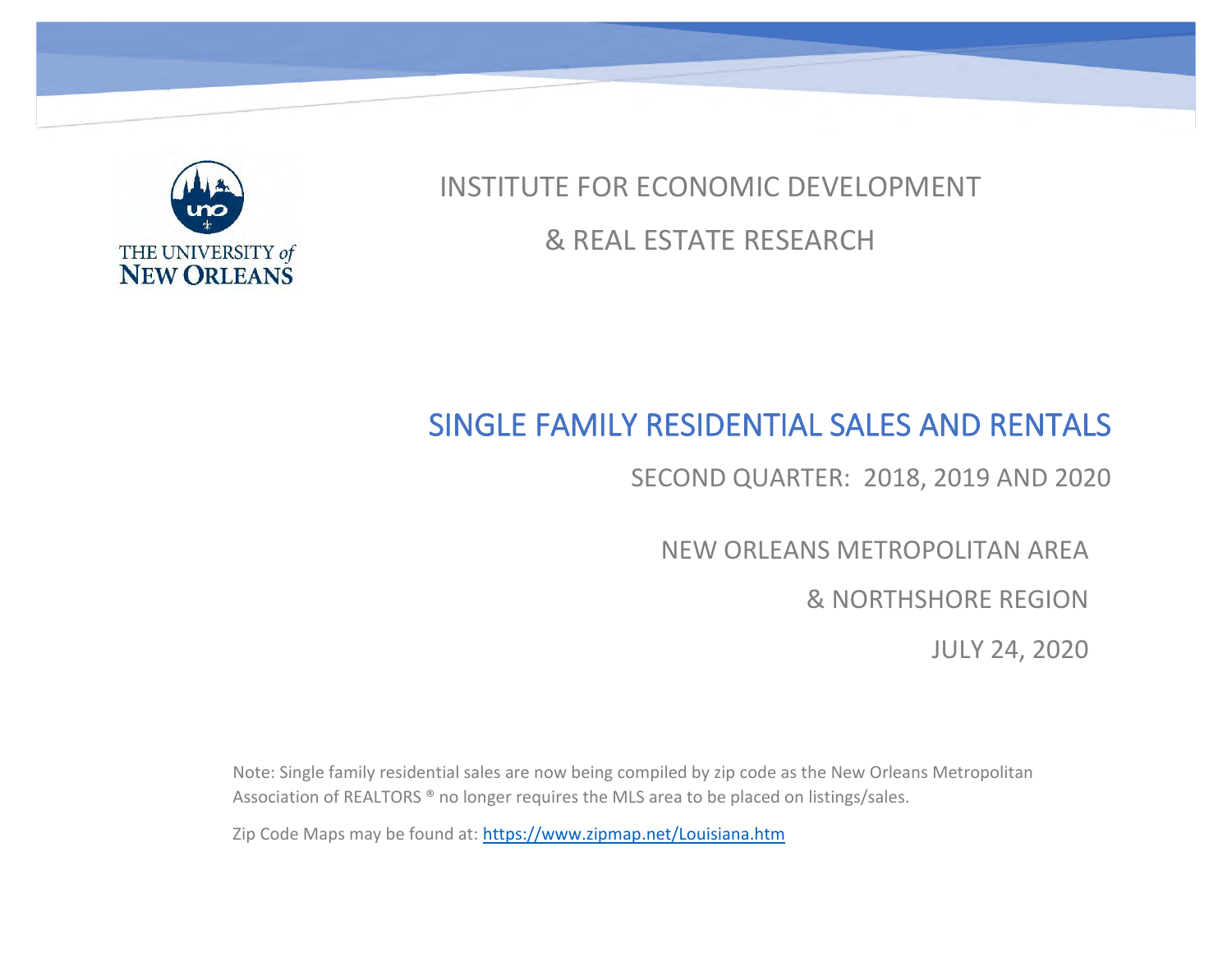|                                                               |                          | 2018, Quarter 2 |                |               |           | 2019, Quarter 2 |               |           | 2020, Quarter 2 |               | <b>Difference</b> |          | <b>Average Price</b>  |
|---------------------------------------------------------------|--------------------------|-----------------|----------------|---------------|-----------|-----------------|---------------|-----------|-----------------|---------------|-------------------|----------|-----------------------|
| Parish/City                                                   | <b>Zip Code</b>          | Average         | Unit           | Gross         | Average   | Unit            | Gross         | Average   | Unit            | Gross         | No. of Sales      |          | <b>Percent Change</b> |
|                                                               |                          | Price           | <b>Sales</b>   | <b>Sales</b>  | Price     | <b>Sales</b>    | <b>Sales</b>  | Price     | <b>Sales</b>    | <b>Sales</b>  | 2019-2020         | 18-19    | 19-20                 |
| Jefferson Parish                                              |                          |                 |                |               |           |                 |               |           |                 |               |                   |          |                       |
| Metairie                                                      | 70001-70003, 70005-70006 | \$309,376       | 392            | \$121,275,540 | \$310,442 | 413             | \$128,212,548 | \$361,696 | 294             | \$106,338,631 | $-119$            | 0.3%     | 16.5%                 |
| Kenner                                                        | 70062, 70065             | \$216,402       | 157            | \$33,975,130  | \$321,132 | 130             | \$41,747,102  | \$249,546 | 110             | \$27,450,098  | $-20$             | 48.4%    | $-22.3%$              |
| Jefferson                                                     | 70121                    | \$242,588       | 37             | \$8,975,750   | \$261,978 | 35              | \$9,169,225   | \$228,872 | 32              | \$7,323,900   | $-3$              | 8.0%     | $-12.6%$              |
| Harahan/River Ridge                                           | 70123                    | \$301,639       | 68             | \$20,511,480  | \$314,658 | 72              | \$22,655,375  | \$317,494 | 58              | \$18,414,635  | $-14$             | 4.3%     | 0.9%                  |
| <b>East Jefferson Total</b>                                   |                          | \$282,474       | 654            | \$184,737,900 | \$310,437 | 650             | \$201,784,250 | \$322,930 | 494             | \$159,527,264 | $-156$            | 9.9%     | 4.0%                  |
|                                                               |                          |                 |                |               |           |                 |               |           |                 |               |                   |          |                       |
| Barataria                                                     | 70036                    | \$200,000       | $\overline{2}$ | \$400,000     | \$230,000 | 1               | \$230,000     | \$250,000 | 1               | \$250,000     | $\mathbf 0$       | 15.0%    | 8.7%                  |
| Gretna/Terrytown                                              | 70053, 70056             | \$184,155       | 113            | \$20,809,524  | \$184,280 | 116             | \$21,376,470  | \$223,027 | 110             | \$24,532,999  | -6                | 0.1%     | 21.0%                 |
| Harvey                                                        | 70058                    | \$163,042       | 105            | \$17,119,366  | \$170,137 | 86              | \$14,631,760  | \$203,132 | 53              | \$10,765,986  | $-33$             | 4.4%     | 19.4%                 |
| Lafitte                                                       | 70067                    | \$136,225       | 4              | \$544,900     | \$219,967 | 3               | \$659,900     | \$55,000  | $\overline{2}$  | \$110,000     | $^{\rm -1}$       | 61.5%    | $-75.0%$              |
| Marrero                                                       | 70072                    | \$171,591       | 180            | \$30,886,296  | \$189,152 | 189             | \$35,749,763  | \$184,988 | 139             | \$25,713,284  | $-50$             | 10.2%    | $-2.2%$               |
| Westwego/Avondale/Bridge City                                 | 70094                    | \$122,117       | 60             | \$7,327,035   | \$140,039 | 54              | \$7,562,119   | \$148,620 | 61              | \$9,065,832   | $\overline{7}$    | 14.7%    | 6.1%                  |
| <b>West Jefferson Total</b>                                   |                          | \$166,136       | 464            | \$77,087,121  | \$178,641 | 449             | \$80,210,012  | \$192,454 | 366             | \$70,438,101  | -83               | 7.5%     | 7.7%                  |
|                                                               |                          |                 |                |               |           |                 |               |           |                 |               |                   |          |                       |
| <b>Jefferson Parish Total</b>                                 |                          | \$234,191       | 1,118          | \$261,825,021 | \$256,592 | 1,099           | \$281,994,262 | \$267,402 | 860             | \$229,965,365 | $-239$            | 9.6%     | 4.2%                  |
|                                                               |                          |                 |                |               |           |                 |               |           |                 |               |                   |          |                       |
| <b>Orleans Parish</b>                                         |                          |                 |                |               |           |                 |               |           |                 |               |                   |          |                       |
| <b>Westbank Orleans Total</b>                                 | 70114, 70131             | \$225,434       | 129            | \$29,080,993  | \$222,980 | 149             | \$33,223,996  | \$255,646 | 124             | \$31,700,054  | $-25$             | $-1.1%$  | 14.6%                 |
|                                                               |                          |                 |                |               |           |                 |               |           |                 |               |                   |          |                       |
| New Orleans                                                   | 70112                    | \$337,000       | $\overline{2}$ | \$674,000     | \$234,250 | 4               | \$937,000     | \$319,667 | 3               | \$959,000     | $-1$              | $-30.5%$ | 36.5%                 |
| New Orleans                                                   | 70113                    | \$224,925       | 14             | \$3,148,954   | \$408,483 | 12              | \$4,901,800   | \$274,000 | 9               | \$2,466,000   | $-3$              | 81.6%    | $-32.9%$              |
| New Orleans                                                   | 70115                    | \$625,806       | 105            | \$65,709,599  | \$635,334 | 114             | \$72,428,126  | \$680,656 | 85              | \$57,855,787  | $-29$             | 1.5%     | 7.1%                  |
| New Orleans                                                   | 70116                    | \$474,277       | 25             | \$11,856,934  | \$527,130 | 23              | \$12,124,000  | \$392,197 | 19              | \$7,451,745   | $-4$              | 11.1%    | $-25.6%$              |
| New Orleans                                                   | 70117                    | \$277,062       | 67             | \$18,563,178  | \$269,572 | 91              | \$24,531,075  | \$217,369 | 60              | \$13,042,153  | $-31$             | $-2.7%$  | $-19.4%$              |
| New Orleans                                                   | 70118                    | \$548,246       | 80             | \$43,859,695  | \$502,232 | 80              | \$40,178,550  | \$548,341 | 66              | \$36,190,504  | $-14$             | $-8.4%$  | 9.2%                  |
| New Orleans                                                   | 70119                    | \$382,080       | 73             | \$27,891,864  | \$351,888 | 57              | \$20,057,595  | \$335,438 | 55              | \$18,449,079  | $-2$              | $-7.9%$  | $-4.7%$               |
| New Orleans                                                   | 70122                    | \$275,819       | 133            | \$36,683,867  | \$289,650 | 133             | \$38,523,400  | \$279,084 | 101             | \$28,187,462  | $-32$             | 5.0%     | $-3.6%$               |
| New Orleans                                                   | 70124                    | \$524,084       | 109            | \$57,125,104  | \$522,321 | 113             | \$59,022,255  | \$549,083 | 83              | \$45,573,850  | $-30$             | $-0.3%$  | 5.1%                  |
| New Orleans                                                   | 70125                    | \$347,750       | 34             | \$11,823,500  | \$349,955 | 44              | \$15,398,000  | \$393,383 | 36              | \$14,161,788  | -8                | 0.6%     | 12.4%                 |
| New Orleans                                                   | 70130                    | \$775,847       | 27             | \$20,947,875  | \$664,118 | 17              | \$11,290,000  | \$667,724 | 17              | \$11,351,300  | $\mathbf{0}$      | $-14.4%$ | 0.5%                  |
| <b>Central Orleans Total</b>                                  |                          | \$445,866       | 669            | \$298,284,570 | \$435,163 | 688             | \$299,391,801 | \$441,365 | 534             | \$235,688,668 | $-154$            | $-2.4%$  | 1.4%                  |
| <b>Eastern New Orleans Total</b>                              | 70126 - 70129            | \$131,345       | 140            | \$18,388,305  | \$151,485 | 128             | \$19,390,076  | \$175,542 | 117             | \$20,538,385  | $-11$             | 15.3%    | 15.9%                 |
|                                                               |                          |                 |                |               |           |                 |               |           |                 |               |                   |          |                       |
|                                                               |                          | \$368,608       | 938            | \$345,753,868 | \$364,773 | 965             | \$352,005,873 | \$371,519 | 775             | \$287,927,107 | $-190$            | $-1.0%$  | 1.8%                  |
| <b>Orleans Parish Total</b>                                   |                          |                 |                |               |           |                 |               |           |                 |               |                   |          |                       |
| Plaquemines Parish (70037, 70040, 70041, 70083, 70091, 70093) |                          | \$290,187       | 38             | \$11,027,100  | \$192,714 | 79              | \$15,224,400  | \$321,027 | 42              | \$13,483,138  | $-37$             | $-33.6%$ | 66.6%                 |
|                                                               |                          |                 |                |               |           |                 |               |           |                 |               |                   |          |                       |
| St. Bernard Parish (70032, 70043, 70075, 70085, 70092)        |                          | \$160,158       | 112            | \$17,937,706  | \$132,027 | 185             | \$24,424,933  | \$191,824 | 129             | \$24,745,319  | -56               | $-17.6%$ | 45.3%                 |
|                                                               |                          |                 |                |               |           |                 |               |           |                 |               |                   |          |                       |

#### **New Orleans Metropolitan Area Single-Family Residential Sales 2nd Quarter (April, May & June) - 2018, 2019, 2020**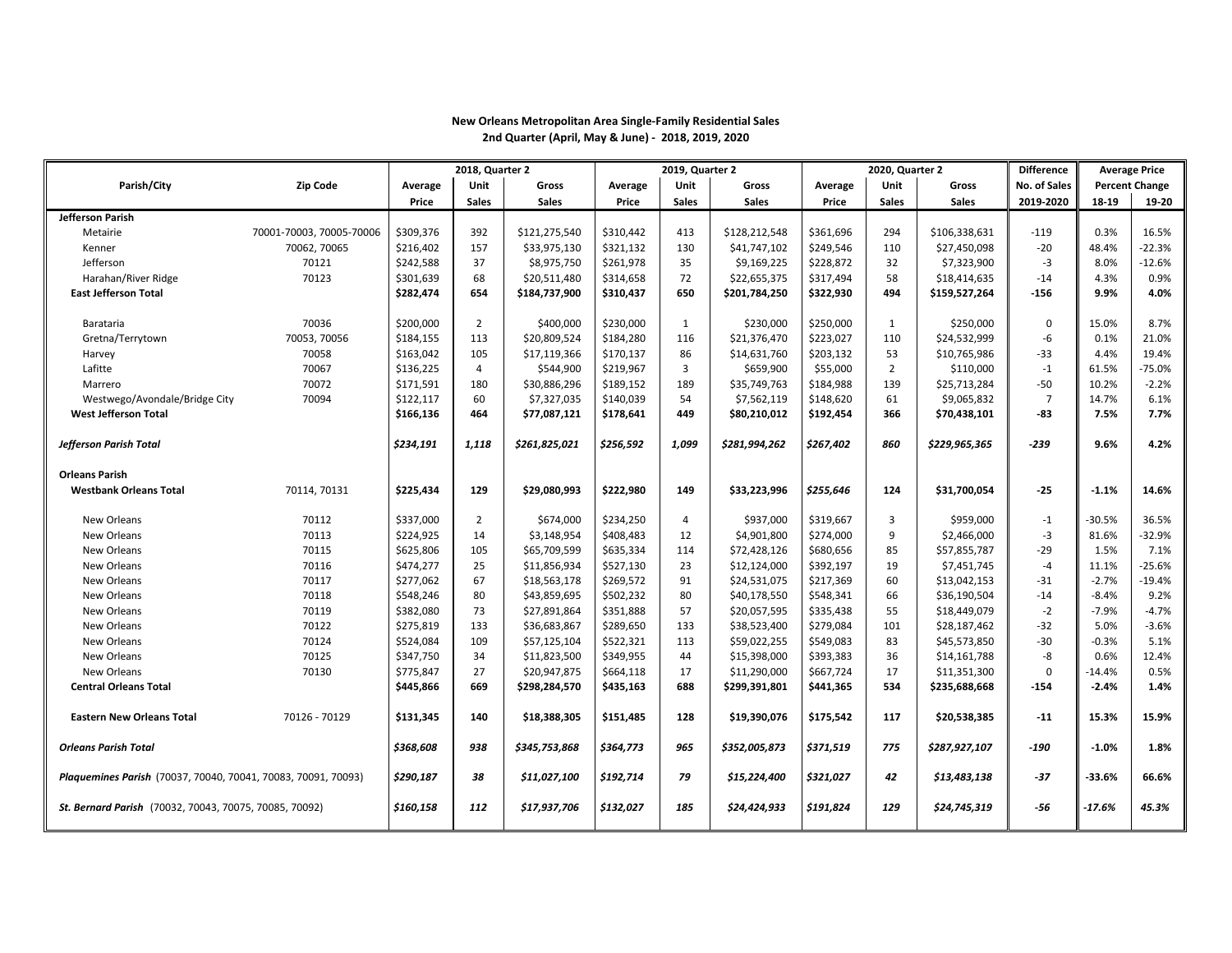#### **New Orleans Metropolitan Area Single-Family Residential Sales 2nd Quarter (April, May & June) - 2018, 2019, 2020**

|                                                              |                                      | 2018, Quarter 2  |                    |                 |           | 2019, Quarter 2     |                 | 2020, Quarter 2 |                   | <b>Difference</b>   |               | <b>Average Price</b>   |                       |
|--------------------------------------------------------------|--------------------------------------|------------------|--------------------|-----------------|-----------|---------------------|-----------------|-----------------|-------------------|---------------------|---------------|------------------------|-----------------------|
| Parish/City                                                  | <b>Zip Code</b>                      | Average          | Unit               | Gross           | Average   | Unit                | Gross           | Average         | Unit              | Gross               | No. of Sales  |                        | <b>Percent Change</b> |
|                                                              |                                      | Price            | <b>Sales</b>       | <b>Sales</b>    | Price     | <b>Sales</b>        | <b>Sales</b>    | Price           | <b>Sales</b>      | <b>Sales</b>        | 2019-2020     | 18-19                  | 19-20                 |
| <b>St. Charles Parish</b>                                    |                                      |                  |                    |                 |           |                     |                 |                 |                   |                     |               |                        |                       |
| Eastbank                                                     | 70079, 70087                         | \$176,508        | 31                 | \$5,471,747     | \$269,404 | 28                  | \$7,543,300     | \$205,790       | 21                | \$4,321,600         | $-7$          | 52.6%                  | $-23.6%$              |
| Westbank (70030, 70031, 70039, 70047, 70057, 70070, 70080)   |                                      | \$225,745        | 136                | \$30,701,301    | \$171,283 | 156                 | \$26,720,102    | \$252,702       | 91                | \$22,995,859        | $-65$         | $-24.1%$               | 47.5%                 |
| <b>St. Charles Parish Total</b>                              |                                      | \$216,517        | 108                | \$23,383,887    | \$186,214 | 184                 | \$34,263,402    | \$243,906       | 112               | \$27,317,459        | -72           | $-14.0\%$              | 31.0%                 |
|                                                              |                                      |                  |                    |                 |           |                     |                 |                 |                   |                     |               |                        |                       |
| <b>St. James Parish</b>                                      |                                      |                  |                    |                 |           |                     |                 |                 |                   |                     |               |                        |                       |
| Eastbank                                                     | 70052, 70071, 70723, 70763           | \$207,742        | 13                 | \$2,700,650     | \$104,383 | 9                   | \$939,450       | \$149,300       | 10                | \$1,493,000         | $\mathbf{1}$  | $-49.8%$               | 43.0%                 |
| Westbank                                                     | 70086, 70090                         | \$113,750        | 4                  | \$455,000       | \$132,000 | 3                   | \$396,001       | \$189,999       | 3                 | \$569,996           | $\mathbf 0$   | 16.0%                  | 43.9%                 |
| <b>St. James Parish Total</b>                                |                                      | \$185,626        | 17                 | \$3,155,650     | \$111,288 | 12                  | \$1,335,451     | \$158,692       | 13                | \$2,062,996         | $\mathbf{1}$  | $-40.0\%$              | 42.6%                 |
|                                                              |                                      |                  |                    |                 |           |                     |                 |                 |                   |                     |               |                        |                       |
| St. John the Baptist Parish                                  |                                      |                  |                    |                 |           |                     |                 |                 |                   |                     |               |                        |                       |
| Eastbank                                                     | 70051, 70068, 70076, 70084           | \$153,927        | 128                | \$19,702,650    | \$134,534 | 129                 | \$17,354,932    | \$177,978       | 92                | \$16,374,010        | $-37$         | $-12.6%$               | 32.3%                 |
| Westbank                                                     | 70049                                | \$0<br>\$153,927 | $\mathbf 0$<br>128 | \$0             | \$45,000  | $\mathbf{1}$<br>130 | \$45,000        | \$0             | $\mathbf 0$<br>92 | \$0<br>\$16,374,010 | $-1$<br>$-38$ | <b>NA</b><br>$-13.0\%$ | <b>NA</b><br>33.0%    |
| <b>St. John the Baptist Parish Total</b>                     |                                      |                  |                    | \$19,702,650    | \$133,846 |                     | \$17,399,932    | \$177,978       |                   |                     |               |                        |                       |
| <b>St. Tammany Parish</b>                                    |                                      |                  |                    |                 |           |                     |                 |                 |                   |                     |               |                        |                       |
| <b>East St. Tammany</b>                                      |                                      |                  |                    |                 |           |                     |                 |                 |                   |                     |               |                        |                       |
| Pearl River                                                  | 70452                                | \$175,352        | 39                 | \$6,838,734     | \$197,844 | 53                  | \$10,485,750    | \$177,978       | 92                | \$16,374,010        | 39            | 12.8%                  | $-10.0%$              |
| Slidell                                                      | 70458, 70460, 70461                  | \$211,580        | 379                | \$80,188,803    | \$138,702 | 623                 | \$86,411,508    | \$0             | $\mathbf 0$       | \$0                 | $-623$        | $-34.4%$               | <b>NA</b>             |
| <b>East St. Tammany Total</b>                                |                                      | \$183,049        | 305                | \$55,829,960    | \$143,339 | 676                 | \$96,897,258    | \$177,978       | 92                | \$16,374,010        | $-584$        | $-21.7%$               | 24.2%                 |
|                                                              |                                      |                  |                    |                 |           |                     |                 |                 |                   |                     |               |                        |                       |
| Lacombe (Central St. Tammany)                                | 70445                                | \$192,252        | 37                 | \$7,113,325     | \$135,003 | 65                  | \$8,775,226     | \$228,503       | 36                | \$8,226,100         | $-29$         | $-29.8%$               | 69.3%                 |
|                                                              |                                      |                  |                    |                 |           |                     |                 |                 |                   |                     |               |                        |                       |
| <b>West St. Tammany</b>                                      |                                      |                  |                    |                 |           |                     |                 |                 |                   |                     |               |                        |                       |
| Abita Springs                                                | 70420                                | \$234,621        | 48                 | \$11,261,800    | \$142,521 | 48                  | \$6,841,000     | \$227,791       | 32                | \$7,289,300         | $-16$         | $-39.3%$               | 59.8%                 |
| Bush                                                         | 70431                                | \$267,263        | 19                 | \$5,078,000     | \$197,656 | 13                  | \$2,569,530     | \$208,400       | 11                | \$2,292,400         | $-2$          | $-26.0%$               | 5.4%                  |
| Covington                                                    | 70433, 70435                         | \$288,352        | 335                | \$96,597,861    | \$227,460 | 502                 | \$114,184,711   | \$303,362       | 300               | \$91,008,485        | $-202$        | $-21.1%$               | 33.4%                 |
| Folsom                                                       | 70437                                | \$254,370        | 20                 | \$5,087,400     | \$261,109 | 49                  | \$12,794,347    | \$346,248       | 21                | \$7,271,200         | $-28$         | 2.6%                   | 32.6%                 |
| Madisonville                                                 | 70447                                | \$329,626        | 120                | \$39,555,106    | \$284,858 | 176                 | \$50,134,980    | \$326,133       | 145               | \$47,289,298        | $-31$         | $-13.6%$               | 14.5%                 |
| Mandeville                                                   | 70448, 70471                         | \$325,801        | 229                | \$74,608,361    | \$208,366 | 422                 | \$87,930,241    | \$341,807       | 173               | \$59,132,645        | $-249$        | $-36.0%$               | 64.0%                 |
| <b>West St. Tammany Total</b>                                |                                      | \$301,152        | 771                | \$232,188,528   | \$226,822 | 1,210               | \$274,454,809   | \$314,198       | 682               | \$214,283,328       | $-528$        | $-24.7%$               | 38.5%                 |
|                                                              |                                      |                  |                    |                 |           |                     |                 |                 |                   |                     |               |                        |                       |
| <b>St. Tammany Parish Total</b>                              |                                      | \$265,168        | 1,113              | \$295,131,813   | \$194,837 | 1,951               | \$380,127,293   | \$294,918       | 810               | \$238,883,438       | -1,141        | $-26.5%$               | 51.4%                 |
|                                                              |                                      |                  |                    |                 |           |                     |                 |                 |                   |                     |               |                        |                       |
| Tangipahoa Parish (70401, 70403, 70421, 70422, 70436, 70442, |                                      |                  |                    |                 |           |                     |                 |                 |                   |                     |               |                        |                       |
| 70443, 70444, 70446, 70454, 70456, 70466)                    |                                      | \$183.036        | 392                | \$71,749,946    | \$134,368 | 642                 | \$86,264,460    | \$195,804       | 416               | \$81,454,301        | $-226$        | $-26.6%$               | 45.7%                 |
|                                                              |                                      |                  |                    |                 |           |                     |                 |                 |                   |                     |               |                        |                       |
| <b>Washington Parish</b>                                     | 70426, 70427, 70438, 70450 \$146,613 |                  | 51                 | \$7,477,251     | \$122,357 | 65                  | \$7,953,226     | \$179,421       | 68                | \$12,200,648        | 3             | $-16.5%$               | 46.6%                 |
|                                                              |                                      |                  |                    |                 |           |                     |                 |                 |                   |                     |               |                        |                       |
| <b>Metro New Orleans Total</b>                               |                                      | \$263,299        | 4,015              | \$1,057,144,892 | \$226,091 | 5,312               | \$1,200,993,232 | \$281,704       | 3,317             | \$934,413,781       | $-1,995$      | $-14.1%$               | 24.6%                 |

Source: New Orleans Metropolitan Association of Realtors/ Gulf South Real Estate Information Network Compiled by: Univeristy of New Orleans Institute for Economic Development & Real Estate Research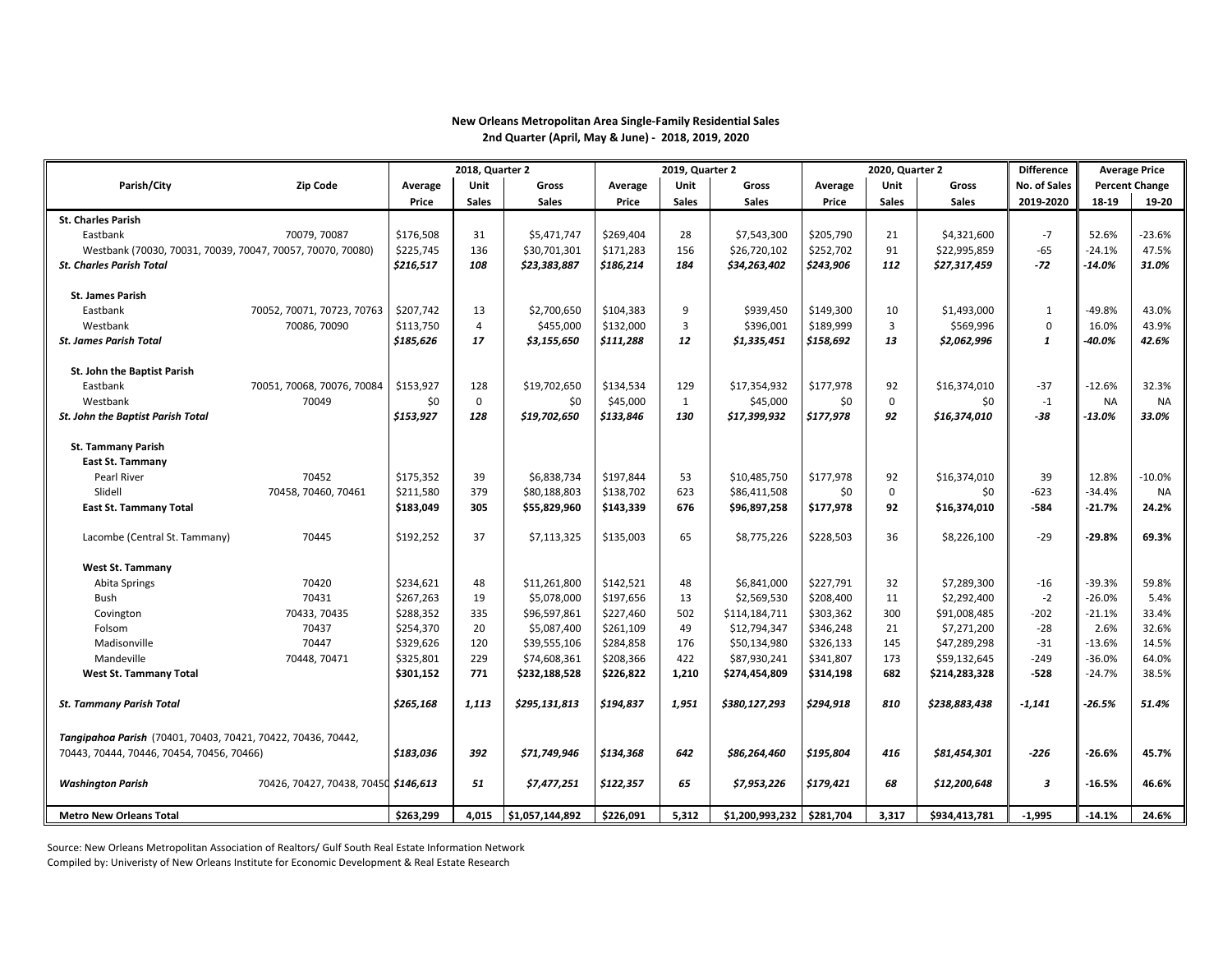## **Northshore Region Single-Family Residential Sales 2nd Quarter (April, May and June) - 2018, 2019, 2020**

|                                                                                                           |                            | 2018, Quarter 2 |              |               | 2019, Quarter 2 |              |               | 2019, Quarter 2 |              | <b>Difference</b> |                  | <b>Average Price</b> |                       |
|-----------------------------------------------------------------------------------------------------------|----------------------------|-----------------|--------------|---------------|-----------------|--------------|---------------|-----------------|--------------|-------------------|------------------|----------------------|-----------------------|
| Parish/City                                                                                               | <b>Zip Code</b>            | Average         | Unit         | Gross         | Average         | Unit         | <b>Gross</b>  | Average         | Unit         | Gross             | No. of Sales     |                      | <b>Percent Change</b> |
|                                                                                                           |                            | Price           | <b>Sales</b> | <b>Sales</b>  | Price           | <b>Sales</b> | <b>Sales</b>  | Price           | <b>Sales</b> | <b>Sales</b>      | 2019-2020        | 18-19                | 19-20                 |
| <b>St. Tammany Parish</b>                                                                                 |                            |                 |              |               |                 |              |               |                 |              |                   |                  |                      |                       |
| <b>East St. Tammany</b>                                                                                   |                            |                 |              |               |                 |              |               |                 |              |                   |                  |                      |                       |
| Pearl River                                                                                               | 70452                      | \$175,352       | 39           | \$6,838,734   | \$197,844       | 53           | \$10,485,750  | \$177,978       | 92           | \$16,374,010      | 39               | 12.8%                | $-10.0%$              |
| Slidell                                                                                                   | 70458, 70460, 70461        | \$211,580       | 379          | \$80,188,803  | \$138,702       | 623          | \$86,411,508  | \$0             | $\Omega$     | \$0               | $-623$           | $-34.4%$             | 100.0%                |
| <b>East St. Tammany Total</b>                                                                             |                            | \$208,200       | 418          | \$87,027,537  | \$143,339       | 676          | \$96,897,258  | \$177,978       | 92           | \$16,374,010      | $-584$           | $-31.2%$             | 24.2%                 |
| Lacombe (Central St. Tammany)                                                                             | 70445                      | \$192,252       | 37           | \$7,113,325   | \$135,003       | 65           | \$8,775,226   | \$228,503       | 36           | \$8,226,100       | $-29$            | $-29.8%$             | 69.3%                 |
| <b>West St. Tammany</b>                                                                                   |                            |                 |              |               |                 |              |               |                 |              |                   |                  |                      |                       |
| Abita Springs                                                                                             | 70420                      | \$234,621       | 48           | \$11,261,800  | \$142,521       | 48           | \$6,841,000   | \$227,791       | 32           | \$7,289,300       | $-16$            | $-39.3%$             | 59.8%                 |
| Bush                                                                                                      | 70431                      | \$267,263       | 19           | \$5,078,000   | \$197,656       | 13           | \$2,569,530   | \$208,400       | 11           | \$2,292,400       | $-2$             | $-26.0%$             | 5.4%                  |
| Covington                                                                                                 | 70433, 70435               | \$288,352       | 335          | \$96,597,861  | \$227,460       | 502          | \$114,184,711 | \$303,362       | 300          | \$91,008,485      | $-202$           | $-21.1%$             | 33.4%                 |
| Folsom                                                                                                    | 70437                      | \$254,370       | 20           | \$5,087,400   | \$261,109       | 49           | \$12,794,347  | \$346,248       | 21           | \$7,271,200       | $-28$            | 2.6%                 | 32.6%                 |
| Madisonville                                                                                              | 70447                      | \$329,626       | 120          | \$39,555,106  | \$284,858       | 176          | \$50,134,980  | \$326,133       | 145          | \$47,289,298      | $-31$            | $-13.6%$             | 14.5%                 |
| Mandeville                                                                                                | 70448, 70471               | \$325,801       | 229          | \$74,608,361  | \$208,366       | 422          | \$87,930,241  | \$341,807       | 173          | \$59,132,645      | $-249$           | $-36.0%$             | 64.0%                 |
| <b>West St. Tammany Total</b>                                                                             |                            | \$301,152       | 771          | \$232,188,528 | \$226,822       | 1210         | \$274,454,809 | \$314,198       | 682          | \$214,283,328     | $-528$           | $-24.7%$             | 38.5%                 |
| <b>St. Tammany Parish Total</b>                                                                           |                            | \$266,174       | 1,226        | \$326,329,390 | \$194,837       | 1,951        | \$380,127,293 | \$294,918       | 810          | \$238,883,438     | $-1,141$         | $-26.8%$             | 51.4%                 |
| Tangipahoa Parish (70401, 70403, 70421, 70422, 70436, 70442,<br>70443, 70444, 70446, 70454, 70456, 70466) |                            | \$183,036       | 392          | \$71,749,946  | \$134,368       | 642          | \$86,264,460  | \$195,804       | 416          | \$81,454,301      | $-226$           | $-26.6%$             | 45.7%                 |
| <b>Washington Parish</b>                                                                                  | 70426, 70427, 70438, 70450 | \$146,613       | 51           | \$7,477,251   | \$122,357       | 65           | \$7,953,226   | \$179,421       | 68           | \$12,200,648      | $\boldsymbol{3}$ | $-16.5%$             | 46.6%                 |
| Livingston Parish (70449, 70462, 70706, 70711, 70726, 70733, 70744,<br>70754, 70785)                      |                            | \$177,534       | 541          | \$96,046,000  | \$202,000       | 577          | \$116,554,000 | \$204,084       | 609          | \$124,287,000     | 32               | 13.8%                | 1.0%                  |
| <b>St. Helena Parish</b>                                                                                  | 70441, 70453               | \$93,000        | 4            | \$372,000     | \$253,667       | 4            | \$1,014,667   | \$0             | 0            | \$0               | $-4$             | 172.8%               | <b>NA</b>             |
| <b>Northshore Region Total</b>                                                                            |                            | \$226,727       | 2,214        | \$501,974,587 | \$182,746       | 3,239        | \$591,913,646 | \$240,055       | 1,903        | \$456,825,387     | $-1,336$         | $-19.4%$             | 31.4%                 |

Source: New Orleans Metropolitan Association of Realtors/ Gulf South Real Estate Information Network and Latter & Blum, Inc./CJ Brown Research Divison

Compiled by: Univeristy of New Orleans Institute for Economic Development & Real Estate Research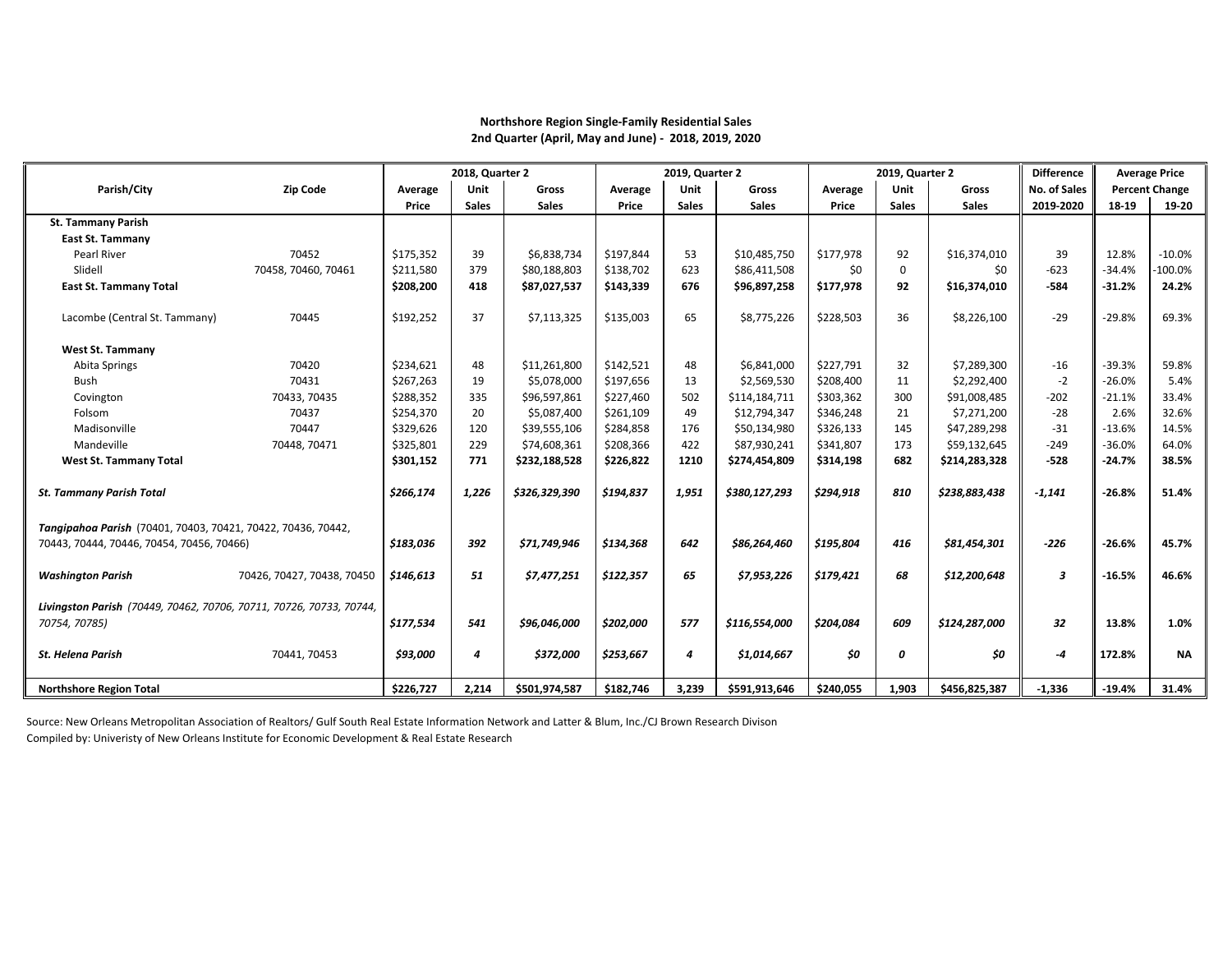## **Single Family Sales Graphs 2nd Quarter (April, May, June) - 2016 - 2020**













**Average Price - Bar | Number of Sales - Line**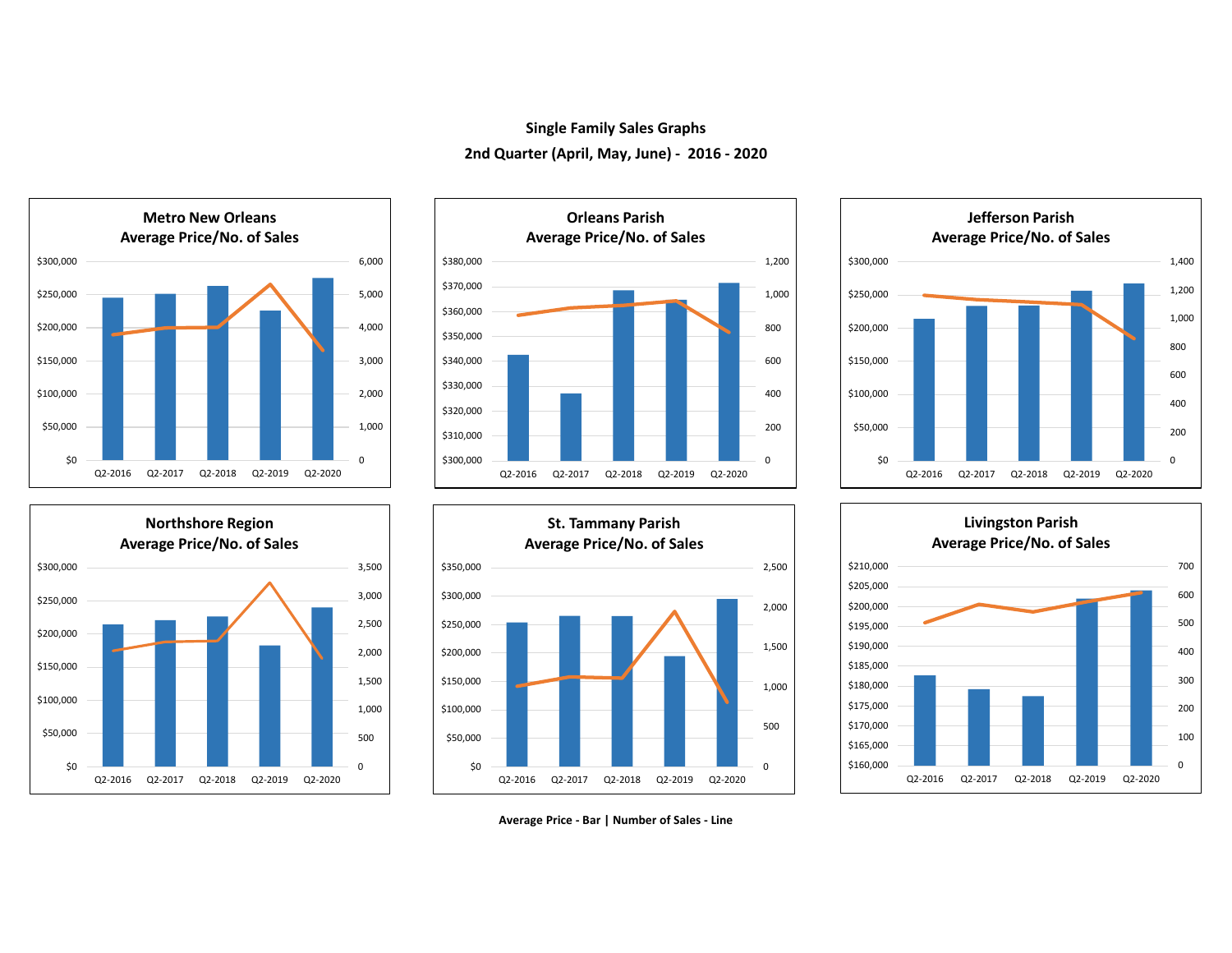## **New Orleans Metropolitan Area Condominium Sales 2nd Quarter (April, May, June) - 2018, 2019, 2020**

|                                                                                       |                          | 2018, Quarter 2 |                |              |           | 2019, Quarter 2 |              | 2020, Quarter 2 |                | <b>Difference</b> | <b>Average Price</b> |           |                       |
|---------------------------------------------------------------------------------------|--------------------------|-----------------|----------------|--------------|-----------|-----------------|--------------|-----------------|----------------|-------------------|----------------------|-----------|-----------------------|
| Parish/City                                                                           | <b>Zip Code</b>          | Average         | Unit           | Gross        | Average   | Unit            | Gross        | Average         | Unit           | <b>Gross</b>      | No. of Sales         |           | <b>Percent Change</b> |
|                                                                                       |                          | Price           | <b>Sales</b>   | <b>Sales</b> | Price     | <b>Sales</b>    | <b>Sales</b> | Price           | <b>Sales</b>   | <b>Sales</b>      | 2019-2020            | 18-19     | 19-20                 |
| <b>Jefferson Parish</b>                                                               |                          |                 |                |              |           |                 |              |                 |                |                   |                      |           |                       |
| Metairie                                                                              | 70001-70003, 70005-70006 | \$140,691       | 58             | \$8,160,100  | \$126,033 | 50              | \$6,301,650  | \$156,585       | 23             | \$3,601,450       | $-27$                | $-10.4%$  | 24.2%                 |
| Kenner                                                                                | 70062, 70065             | \$94,916        | 19             | \$1,803,400  | \$113,745 | 24              | \$2,729,883  | \$120,573       | 11             | \$1,326,300       | $-13$                | 19.8%     | 6.0%                  |
| Jefferson                                                                             | 70121                    | \$183,322       | 8              | \$1,466,575  | \$201.375 | 4               | \$805,500    | \$134,500       | 1              | \$134,500         | $-3$                 | 9.8%      | $-33.2%$              |
| Harahan/River Ridge                                                                   | 70123                    | \$143,667       | $\overline{3}$ | \$431,000    | \$133,750 | $\overline{2}$  | \$267,500    | \$149,000       | $\mathbf{1}$   | \$149,000         | $-1$                 | $-6.9%$   | 11.4%                 |
| <b>East Jefferson Total</b>                                                           |                          | \$134,785       | 88             | \$11,861,075 | \$126,307 | 80              | \$10,104,533 | \$144,757       | 36             | \$5,211,250       | $-44$                | $-6.3%$   | 14.6%                 |
|                                                                                       |                          |                 |                |              |           |                 |              |                 |                |                   |                      |           |                       |
| Gretna/Terrytown                                                                      | 70053, 70056             | \$0             | $\mathbf 0$    | \$0          | \$0       | $\Omega$        | \$0          | \$51,000        | 1              | \$51,000          | $\mathbf{1}$         | <b>NA</b> | <b>NA</b>             |
| Harvey                                                                                | 70058                    | \$123,000       | $\mathbf{1}$   | \$123,000    | \$83,600  | 5               | \$418,000    | \$97,000        | $\overline{4}$ | \$388,000         | $-1$                 | $-32.0%$  | 16.0%                 |
| <b>West Jefferson Total</b>                                                           |                          | \$123,000       | $\mathbf{1}$   | \$123,000    | \$83,600  | 5               | \$418,000    | \$87,800        | 5              | \$439,000         | 0                    | $-32.0%$  | 5.0%                  |
| <b>Jefferson Parish Total</b>                                                         |                          | \$134,653       | 89             | \$11,984,075 | \$123,795 | 85              | \$10,522,533 | \$137,811       | 41             | \$5,650,250       | $-44$                | $-8.1%$   | 11.3%                 |
| <b>Orleans Parish</b>                                                                 |                          |                 |                |              |           |                 |              |                 |                |                   |                      |           |                       |
| <b>Westbank Orleans Total</b>                                                         | 70114, 70131             | \$75,000        | 1              | \$75,000     | \$45,000  | $\mathbf{1}$    | \$45,000     | \$159,195       | $\overline{2}$ | \$318,390         | $\mathbf{1}$         | $-40.0%$  | 253.8%                |
| New Orleans                                                                           | 70112                    | \$349,921       | 14             | \$4,898,900  | \$292,643 | $\overline{7}$  | \$2,048,500  | \$363,700       | $\overline{2}$ | \$727,400         | $-5$                 | $-16.4%$  | 24.3%                 |
| New Orleans                                                                           | 70113                    | \$1,083,746     | 23             | \$24,926,150 | \$831,125 | 8               | \$6,649,000  | \$966,433       | 6              | \$5,798,600       | $-2$                 | $-23.3%$  | 16.3%                 |
| New Orleans                                                                           | 70115                    | \$357,259       | 39             | \$13,933,100 | \$384,191 | 44              | \$16,904,400 | \$306,682       | 11             | \$3,373,500       | $-33$                | 7.5%      | $-20.2%$              |
| New Orleans                                                                           | 70116                    | \$303,833       | 18             | \$5,469,000  | \$415,619 | 21              | \$8,728,000  | \$316,591       | 11             | \$3,482,500       | $-10$                | 36.8%     | $-23.8%$              |
| New Orleans                                                                           | 70117                    | \$321,332       | 5              | \$1,606,660  | \$423,000 | 3               | \$1,269,000  | \$415,000       | $\overline{4}$ | \$1,660,000       | $\mathbf{1}$         | 31.6%     | $-1.9%$               |
| New Orleans                                                                           | 70118                    | \$510,521       | 16             | \$8,168,339  | \$325,547 | 18              | \$5,859,850  | \$226,800       | 10             | \$2,268,000       | -8                   | $-36.2%$  | $-30.3%$              |
| New Orleans                                                                           | 70119                    | \$316,500       | $\overline{2}$ | \$633,000    | \$232,000 | 2               | \$464,000    | \$432,500       | $\overline{2}$ | \$865,000         | $\Omega$             | $-26.7%$  | 86.4%                 |
| New Orleans                                                                           | 70124                    | \$377,967       | 6              | \$2,267,800  | \$330,780 | 16              | \$5,292,475  | \$260,750       | $\overline{4}$ | \$1,043,000       | $-12$                | $-12.5%$  | $-21.2%$              |
| New Orleans                                                                           | 70125                    | \$166,575       | $\overline{2}$ | \$333,150    | \$195,000 | $\overline{2}$  | \$390,000    | \$190,000       | 1              | \$190,000         | $-1$                 | 17.1%     | $-2.6%$               |
| New Orleans                                                                           | 70130                    | \$380,317       | 65             | \$24,720,622 | \$370,160 | 65              | \$24,060,425 | \$389,826       | 38             | \$14,813,400      | $-27$                | $-2.7%$   | 5.3%                  |
| <b>Central Orleans Total</b>                                                          |                          | \$457,667       | 190            | \$86,956,721 | \$385,299 | 186             | \$71,665,650 | \$384,510       | 89             | \$34,221,400      | -97                  | $-15.8%$  | -0.2%                 |
| <b>Eastern New Orleans Total</b>                                                      | 70126 - 70129            | \$0             | 0              | \$0          | \$49,355  | 1               | \$49,355     | \$0             | 0              | \$0               | $-1$                 | <b>NA</b> | <b>NA</b>             |
| <b>Orleans Parish Total</b>                                                           |                          | \$455,663       | 191            | \$87,031,721 | \$381,702 | 188             | \$71,760,005 | \$379,558       | 91             | \$34,539,790      | $-97$                | $-16.2%$  | $-0.6%$               |
| St. Bernard Parish (70032, 70043, 70075, 70085, 70092)                                |                          | \$0             | 0              | \$0          | \$145,000 | $\mathbf{1}$    | \$145,000    | \$0             | 0              | \$0               | $-1$                 | <b>NA</b> | ΝA                    |
| St. Charles Parish (70030, 70031, 70039, 70047, 70057, 70070,<br>70079, 70080, 70087) |                          | \$55,000        | 1              | \$55,000     | \$0       | 0               | \$0          | \$0             | 0              | \$0               | 0                    | <b>NA</b> | ΝA                    |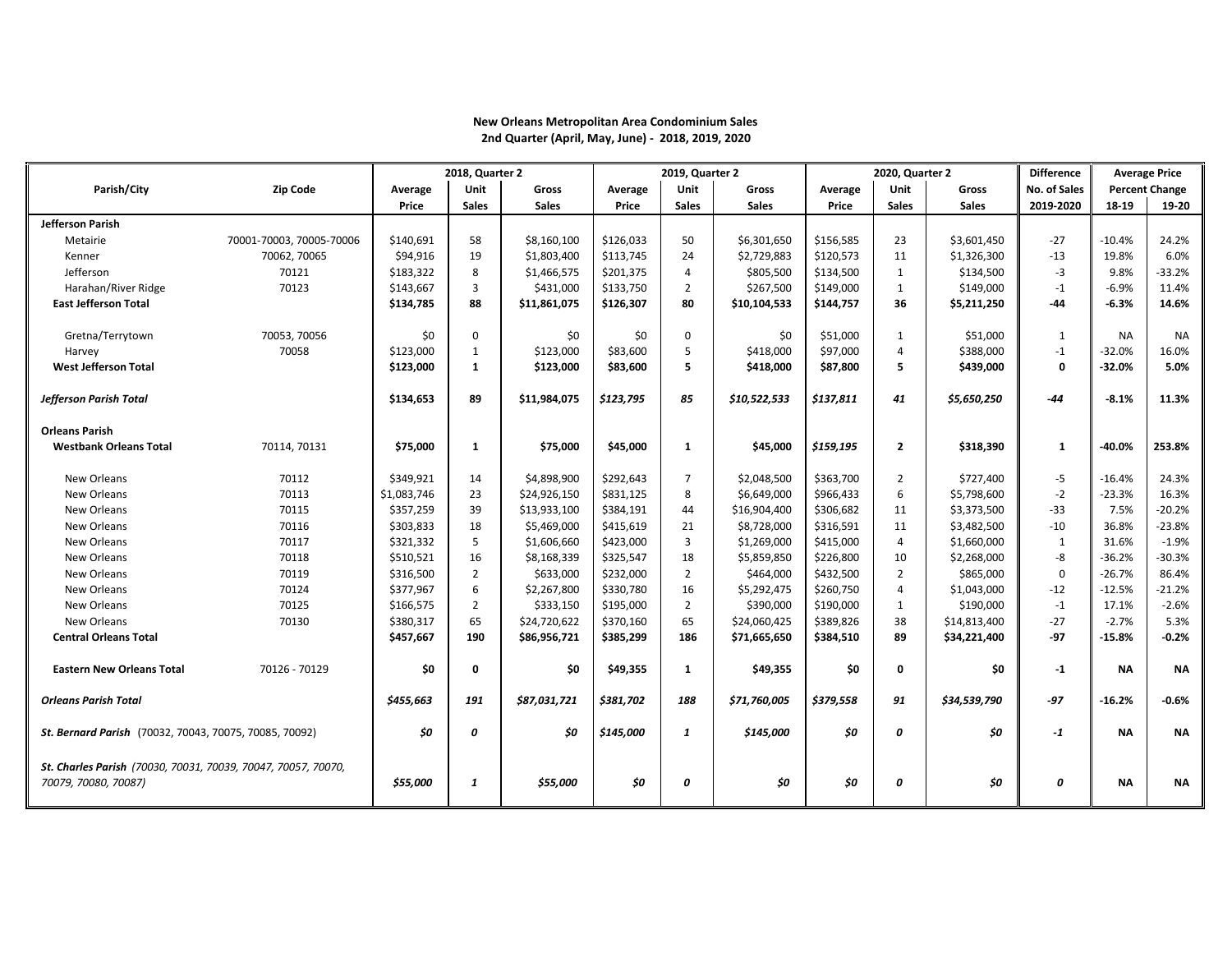|                                                                 |                     |           | 2018, Quarter 2 |               |           | 2019, Quarter 2 |              |           | 2020, Quarter 2 |              | <b>Difference</b> |           | <b>Average Price</b>  |
|-----------------------------------------------------------------|---------------------|-----------|-----------------|---------------|-----------|-----------------|--------------|-----------|-----------------|--------------|-------------------|-----------|-----------------------|
| Parish/City                                                     | <b>Zip Code</b>     | Average   | Unit            | Gross         | Average   | <b>Unit</b>     | Gross        | Average   | Unit            | <b>Gross</b> | No. of Sales      |           | <b>Percent Change</b> |
|                                                                 |                     | Price     | <b>Sales</b>    | <b>Sales</b>  | Price     | <b>Sales</b>    | <b>Sales</b> | Price     | <b>Sales</b>    | <b>Sales</b> | 2019-2020         | 18-19     | 19-20                 |
| St. John the Baptist Parish (70049, 70051, 70068, 70076, 70084) |                     | \$0       | 0               | \$0           | \$115,000 | 1               | \$115,000    | \$118,500 | $\overline{2}$  | \$237,000    |                   | <b>NA</b> | 3.0%                  |
| <b>St. Tammany Parish</b>                                       |                     |           |                 |               |           |                 |              |           |                 |              |                   |           |                       |
| Slidell                                                         | 70458, 70460, 70461 | \$109,848 | 22              | \$2,416,650   | \$116,946 | 13              | \$1,520,300  | \$89,831  | 16              | \$1,437,300  | 3                 | 6.5%      | $-23.2%$              |
| <b>East St. Tammany Total</b>                                   |                     | \$109,848 | 22              | \$2,416,650   | \$116,946 | 13              | \$1,520,300  | \$89,831  | 16              | \$1,437,300  | 3                 | 6.5%      | $-23.2%$              |
|                                                                 |                     |           |                 |               |           |                 |              |           |                 |              |                   |           |                       |
| Covington                                                       | 70433, 70435        | \$115,886 | 11              | \$1,274,750   | \$219,900 | 6               | \$1,319,400  | \$108,560 | 11              | \$1,194,160  | 5                 | 89.8%     | $-50.6%$              |
| Madisonville                                                    | 70447               | \$134,000 | $\mathbf{1}$    | \$134,000     | \$0       | $\Omega$        | \$0          | \$299,999 |                 | \$299,999    |                   | <b>NA</b> | <b>NA</b>             |
| Mandeville                                                      | 70448, 70471        | \$155,017 | 27              | \$4,185,450   | \$180,193 | 27              | \$4,865,200  | \$162,270 | 15              | \$2,434,050  | $-12$             | 16.2%     | $-9.9%$               |
| <b>West St. Tammany Total</b>                                   |                     | \$143,441 | 39              | \$5,594,200   | \$187,412 | 33              | \$6,184,600  | \$145,489 | 27              | \$3,928,209  | -6                | 30.7%     | $-22.4%$              |
|                                                                 |                     |           |                 |               |           |                 |              |           |                 |              |                   |           |                       |
| <b>St. Tammany Parish Total</b>                                 |                     | \$131,325 | 61              | \$8,010,850   | \$167,498 | 46              | \$7,704,900  | \$124,779 | 43              | \$5,365,509  | -3                | 27.5%     | $-25.5%$              |
|                                                                 |                     |           |                 |               |           |                 |              |           |                 |              |                   |           |                       |
| Tangipahoa Parish (70401, 70403, 70421, 70422, 70436, 70442,    |                     |           |                 |               |           |                 |              |           |                 |              |                   |           |                       |
| 70443, 70444, 70446, 70454, 70456, 70466)                       |                     | \$65,000  | $\mathbf{1}$    | \$65,000      | \$88,000  | 1               | \$88,000     | \$57,500  | $\overline{2}$  | \$115,000    | 1                 | 35.4%     | $-34.7%$              |
| <b>Metro New Orleans Total</b>                                  |                     | \$312,381 | 343             | \$107,146,646 | \$280,545 | 322             | \$90,335,438 | \$256,467 | 179             | \$45,907,549 | $-143$            | $-10.2%$  | $-8.6%$               |

## **New Orleans Metropolitan Area Condominium Sales 2nd Quarter (April, May, June) - 2018, 2019, 2020**

Source: New Orleans Metropolitan Association of Realtors/ Gulf South Real Estate Information Network Compiled by: Univeristy of New Orleans Institute for Economic Development & Real Estate Research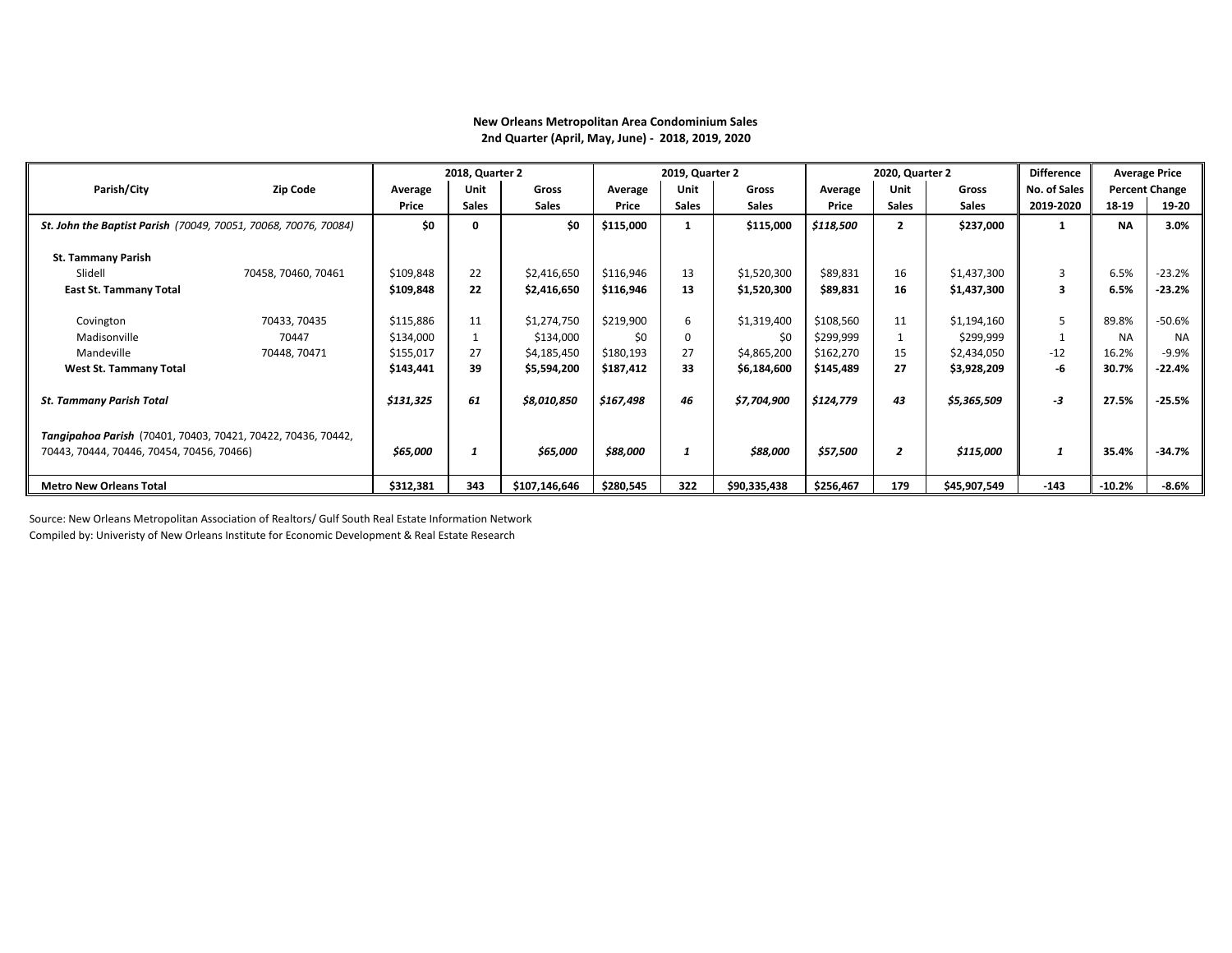## **Northshore Region Condominium Sales 2nd Quarter (April, May, June) - 2018, 2019, 2020**

|                                                              |                     | 2018, Quarter 2 |              |              | 2019, Quarter 2 |              |              | 2020, Quarter 2 |                | <b>Difference</b> |                     | <b>Average Price</b> |                       |
|--------------------------------------------------------------|---------------------|-----------------|--------------|--------------|-----------------|--------------|--------------|-----------------|----------------|-------------------|---------------------|----------------------|-----------------------|
| Parish/City                                                  | <b>Zip Code</b>     | Average         | Unit         | Gross        | Average         | Unit         | <b>Gross</b> | Average         | <b>Unit</b>    | Gross             | <b>No. of Sales</b> |                      | <b>Percent Change</b> |
|                                                              |                     | Price           | <b>Sales</b> | <b>Sales</b> | Price           | <b>Sales</b> | <b>Sales</b> | Price           | <b>Sales</b>   | <b>Sales</b>      | 2019-2020           | 18-19                | 19-20                 |
| <b>St. Tammany Parish</b>                                    |                     |                 |              |              |                 |              |              |                 |                |                   |                     |                      |                       |
| <b>East St. Tammany</b>                                      |                     |                 |              |              |                 |              |              |                 |                |                   |                     |                      |                       |
| Slidell                                                      | 70458, 70460, 70461 | \$109,848       | 22           | \$2,416,650  | \$116,946       | 13           | \$1,520,300  | \$89,831        | 16             | \$1,437,300       | 3                   | 6.5%                 | $-23.2%$              |
| <b>East St. Tammany Total</b>                                |                     | \$109,848       | 22           | \$2,416,650  | \$116,946       | 13           | \$1,520,300  | \$89,831        | 16             | \$1,437,300       | 3                   | 6.5%                 | $-23.2%$              |
|                                                              |                     |                 |              |              |                 |              |              |                 |                |                   |                     |                      |                       |
| <b>West St. Tammany</b>                                      |                     |                 |              |              |                 |              |              |                 |                |                   |                     |                      |                       |
| Covington                                                    | 70433, 70435        | \$115,886       | 11           | \$1,274,750  | \$219,900       | 6            | \$1,319,400  | \$108,560       | 11             | \$1,194,160       | 5                   | 89.8%                | $-50.6%$              |
| Madisonville                                                 | 70447               | \$134,000       | 1            | \$134,000    | \$0             |              | \$0          | \$299,999       | 1              | \$299.999         |                     | <b>NA</b>            | <b>NA</b>             |
| Mandeville                                                   | 70448, 70471        | \$155,017       | 27           | \$4,185,450  | \$180,193       | 27           | \$4,865,200  | \$162,270       | 15             | \$2,434,050       | $-12$               | 16.2%                | $-9.9%$               |
| <b>West St. Tammany Total</b>                                |                     | \$143,441       | 39           | \$5,594,200  | \$187,412       | 33           | \$6,184,600  | \$145,489       | 27             | \$3,928,209       | -6                  | 30.7%                | -22.4%                |
|                                                              |                     |                 |              |              |                 |              |              |                 |                |                   |                     |                      |                       |
| <b>St. Tammany Parish Total</b>                              |                     | \$131,325       | 61           | \$8,010,850  | \$167,498       | 46           | \$7,704,900  | \$124,779       | 43             | \$5,365,509       | -3                  | 27.5%                | $-25.5%$              |
|                                                              |                     |                 |              |              |                 |              |              |                 |                |                   |                     |                      |                       |
| Tangipahoa Parish (70401, 70403, 70421, 70422, 70436, 70442, |                     |                 |              |              |                 |              |              |                 |                |                   |                     |                      |                       |
| 70443, 70444, 70446, 70454, 70456, 70466)                    |                     | \$65,000        | 1            | \$65,000     | \$88,000        | 1            | \$88,000     | \$57,500        | $\overline{2}$ | \$115,000         | 1                   | 35.4%                | $-34.7%$              |
|                                                              |                     |                 |              |              |                 |              |              |                 |                |                   |                     |                      |                       |
| Livingston Parish (70449, 70462, 70706, 70711, 70726, 70733, |                     |                 |              |              |                 |              |              |                 |                |                   |                     |                      |                       |
| 70744, 70754, 70785)                                         |                     | \$62,000        |              | \$62,000     | \$0             | 0            | \$O          | \$49,500        | 4              | \$198,000         | 4                   | <b>NA</b>            | <b>NA</b>             |
|                                                              |                     |                 |              |              |                 |              |              |                 |                |                   |                     |                      |                       |
| <b>Northshore Region Total</b>                               |                     | \$129,172       | 63           | \$8,137,850  | \$165,806       | 47           | \$7,792,900  | \$115,888       | 49             | \$5,678,509       | $\overline{2}$      | 28.4%                | $-30.1%$              |

Source: New Orleans Metropolitan Association of Realtors/ Gulf South Real Estate Information Network and Latter & Blum, Inc./CJ Brown Research Divison

Compiled by: Univeristy of New Orleans Institute for Economic Development & Real Estate Research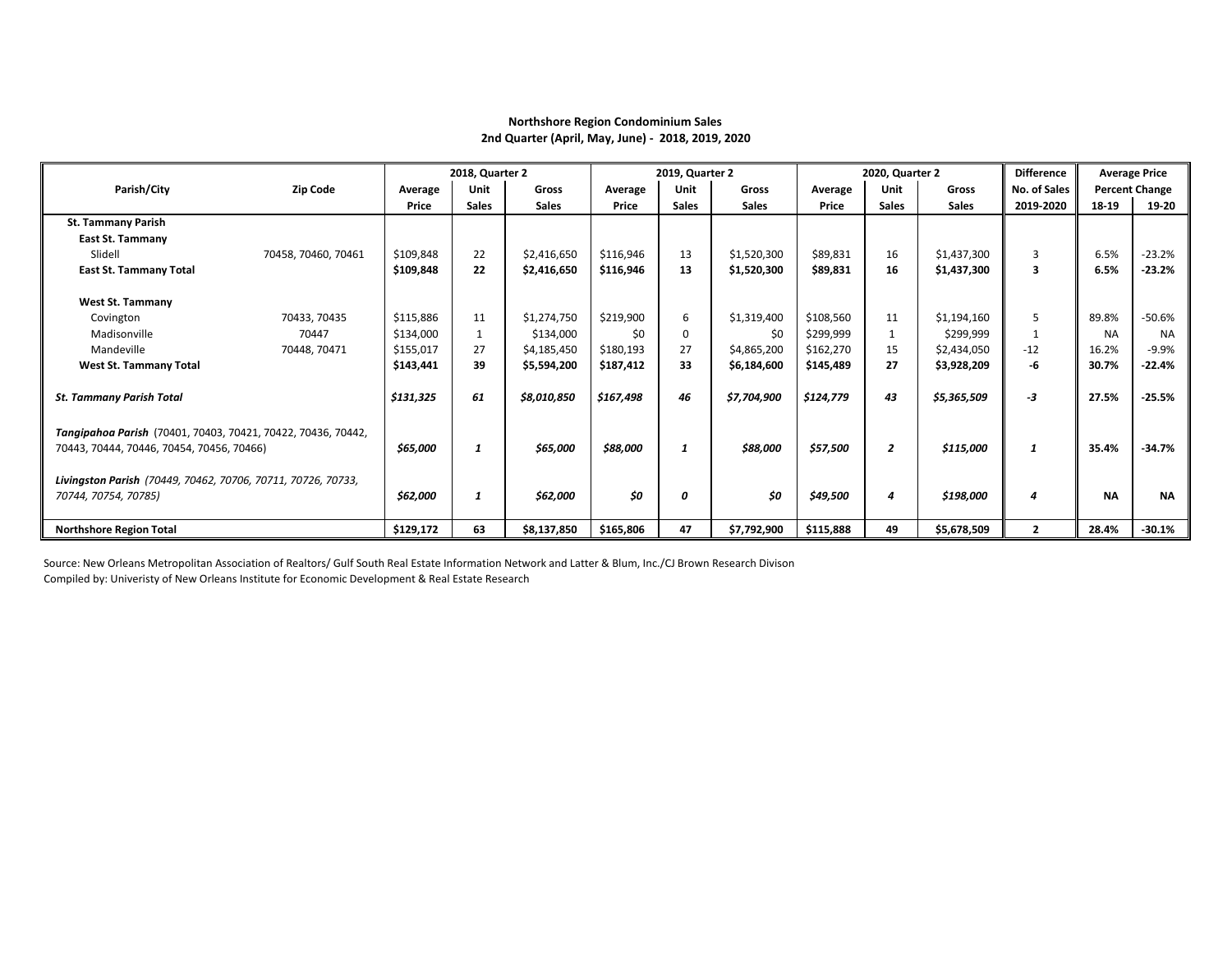## **Condominium Sales Graphs 2nd Quarter (April, May, June) - 2016 - 2020**













**Average Price - Bar | Number of Sales - Line**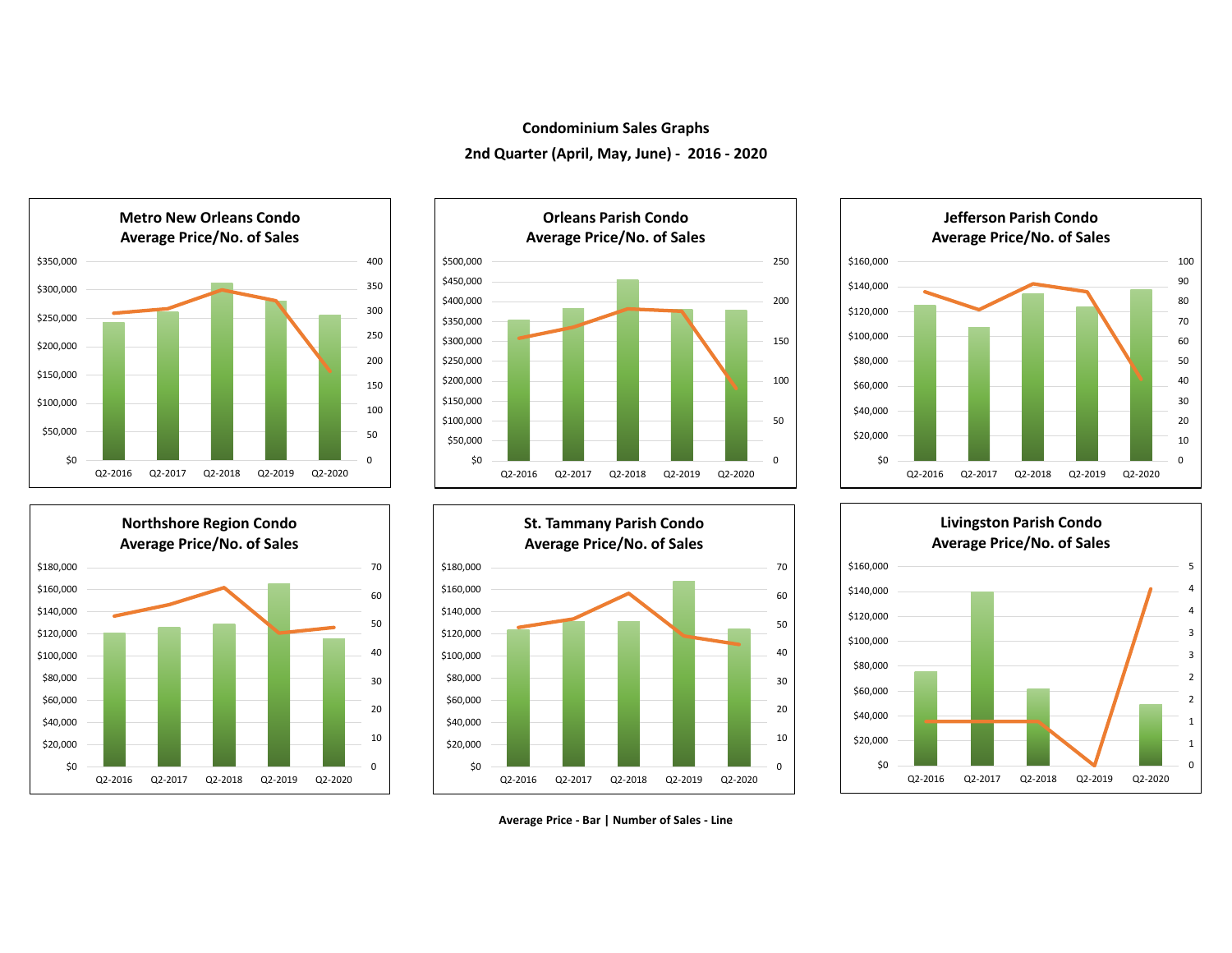|                               | 2018, Quarter 2 |              |                   |                 |         |                 |              | 2019, Quarter 2   |                 |         | 2020, Quarter 2 |              |                   |                 |         |  |
|-------------------------------|-----------------|--------------|-------------------|-----------------|---------|-----------------|--------------|-------------------|-----------------|---------|-----------------|--------------|-------------------|-----------------|---------|--|
|                               |                 |              |                   |                 |         |                 |              |                   |                 |         |                 |              |                   |                 |         |  |
|                               | <b>Total No</b> | Ave          | <b>Ave Living</b> |                 | Ave     | <b>Total No</b> | Ave          | <b>Ave Living</b> |                 | Ave     | <b>Total No</b> | Ave          | <b>Ave Living</b> |                 | Ave     |  |
| Parish/City                   | Rentals         | <b>BR/BA</b> | Area SF           | <b>Ave Rent</b> | Rent/SF | Rentals         | <b>BR/BA</b> | Area SF           | <b>Ave Rent</b> | Rent/SF | Rentals         | BR/BA        | Area SF           | <b>Ave Rent</b> | Rent/SF |  |
|                               |                 |              |                   |                 |         |                 |              |                   |                 |         |                 |              |                   |                 |         |  |
| East Jefferson                | 287             | 3/2          | 1,428             | \$1,470         | \$1.07  | 300             | 3/2          | 1,501             | \$1,640         | \$1.13  | 253             | 3/2          | 1,466             | \$1,618         | \$1.15  |  |
| West Jefferson                | 101             | 2/2          | 1,197             | \$1,135         | \$0.99  | 105             | 3/2          | 1,302             | \$1,235         | \$0.99  | 88              | 3/2          | 1,202             | \$1,193         | \$1.03  |  |
| Jefferson Parish              | 388             | 3/2          | 1,368             | \$1,383         | \$1.05  | 405             | 3/2          | 1,446             | \$1,534         | \$1.09  | 341             | 3/2          | 1,398             | \$1,508         | \$1.12  |  |
|                               |                 |              |                   |                 |         |                 |              |                   |                 |         |                 |              |                   |                 |         |  |
| <b>Westbank Orleans</b>       | 36              | 3/2          | 1,325             | \$1,231         | \$0.97  | 48              | 2/1          | 1,166             | \$1,217         | \$1.22  | 34              | 3/2          | 1,583             | \$1,550         | \$1.07  |  |
| <b>Central Orleans</b>        | 766             | 2/2          | 1,225             | \$1,574         | \$1.35  | 825             | 2/3          | 1,233             | \$1,710         | \$1.43  | 931             | 2/3          | 1,189             | \$1,617         | \$1.43  |  |
| Eastern New Orleans           | 32              | 3/2          | 1,382             | \$1,138         | \$0.84  | 26              | 3/2          | 1,224             | \$1,094         | \$0.93  | 30              | 3/2          | 1,430             | \$1,272         | \$0.94  |  |
| <b>Orleans Parish</b>         | 834             | 2/2          | 1,235             | \$1,542         | \$1.32  | 899             | 2/3          | 1,229             | \$1,665         | \$1.41  | 995             | 2/3          | 1,209             | \$1,603         | \$1.40  |  |
|                               |                 |              |                   |                 |         |                 |              |                   |                 |         |                 |              |                   |                 |         |  |
| <b>Plaquemines Parish</b>     | 11              | 3/2          | 1,230             | \$1,370         | \$1.14  | 14              | 3/2          | 1,561             | \$1,532         | \$1.06  | 9               | 3/2          | 1,520             | \$1,442         | \$0.98  |  |
|                               |                 |              |                   |                 |         |                 |              |                   |                 |         |                 |              |                   |                 |         |  |
| <b>St. Bernard Parish</b>     | 20              | 2/2          | 1,170             | \$1,081         | \$0.97  | 13              | 2/1          | 1,159             | \$1,098         | \$1.05  | 24              | 3/2          | 1,161             | \$1,186         | \$1.06  |  |
|                               |                 |              |                   |                 |         |                 |              |                   |                 |         |                 |              |                   |                 |         |  |
| <b>St. Charles Parish</b>     | 32              | 3/2          | 1,439             | \$1,316         | \$0.94  | 33              | 3/2          | 1,410             | \$1,374         | \$0.99  | 20              | 3/2          | 1,460             | \$1,316         | \$0.91  |  |
|                               |                 |              |                   |                 |         |                 |              |                   |                 |         |                 |              |                   |                 |         |  |
| <b>St. James Parish</b>       | $\mathbf{1}$    | 2/1          | 952               | \$700           | \$0.74  | $\mathbf 0$     | 0            | $\mathbf 0$       | \$0             | \$0.00  | $\mathbf 0$     | $\mathbf{0}$ | 0                 | \$0             | \$0.00  |  |
|                               |                 |              |                   |                 |         |                 |              |                   |                 |         |                 |              |                   |                 |         |  |
| St. John the Baptist Parish   | 22              | 3/2          | 1,453             | \$1,247         | \$0.87  | 19              | 3/2          | 1,466             | \$1,245         | \$0.87  | 27              | 3/2          | 1,365             | \$1,182         | \$0.90  |  |
| East St. Tammany              | 160             | 3/2          | 1,645             | \$1,393         | \$0.86  | 157             | 3/2          | 1,628             | \$2,437         | \$1.49  | 140             | 3/2          | 1,707             | \$1,511         | \$0.91  |  |
| Central St. Tammany (Lacombe) | $\overline{7}$  | 2/2          | 1,258             | \$1,175         | \$0.94  | 5               | 3/2          | 1,320             | \$1,070         | \$0.84  | $\overline{5}$  | 3/1          | 1,260             | \$1,160         | \$0.92  |  |
| West St. Tammany              | 215             | 3/2          | 1,691             | \$1,617         | \$0.97  | 247             | 3/2          | 1,320             | \$1,070         | \$0.84  | 217             | 3/2          | 1,599             | \$1,555         | \$0.99  |  |
| <b>St. Tammany Parish</b>     | 382             | 3/2          | 1,664             | \$1,515         | \$0.93  | 409             | 3/2          | 1,655             | \$1,885         | \$1.15  | 362             | 3/2          | 1,636             | \$1,532         | \$0.99  |  |
|                               |                 |              |                   |                 |         |                 |              |                   |                 |         |                 |              |                   |                 |         |  |
| Tangipahoa Parish             | 75              | 3/2          | 1,428             | \$1,200         | \$0.87  | 98              | 3/2          | 1,415             | \$1,197         | \$0.87  | 119             | 3/2          | 1,402             | \$1,151         | \$0.86  |  |
|                               |                 |              |                   |                 |         |                 |              |                   |                 |         |                 |              |                   |                 |         |  |
| <b>Washington Parish</b>      | 3               | 2/1          | 1,037             | \$717           | \$0.69  | $\overline{2}$  | 2/2          | 1,141             | \$650           | \$0.75  | 6               | 3/1          | 1,217             | \$825           | \$0.71  |  |
|                               |                 |              |                   |                 |         |                 |              |                   |                 |         |                 |              |                   |                 |         |  |
| <b>New Orleans Metro</b>      | 1,768           | 3/2          | 1,370             | \$1,471         | \$1.14  | 1,892           | 3/2          | 1,385             | \$1,645         | \$1.24  | 1,903           | 3/3          | 1,342             | \$1,527         | \$1.21  |  |

## **Residential Rentals 3-Plex, 4-Plex, Duplex/Double, Single Family and Townhouse Quarter 2: 2018, 2019, 2020**

Source: New Orleans Metropolitan Association of Realtors/ Gulf South Real Estate Information Network Compiled by: University of New Orleans Institute for Economic Development & Real Estate Research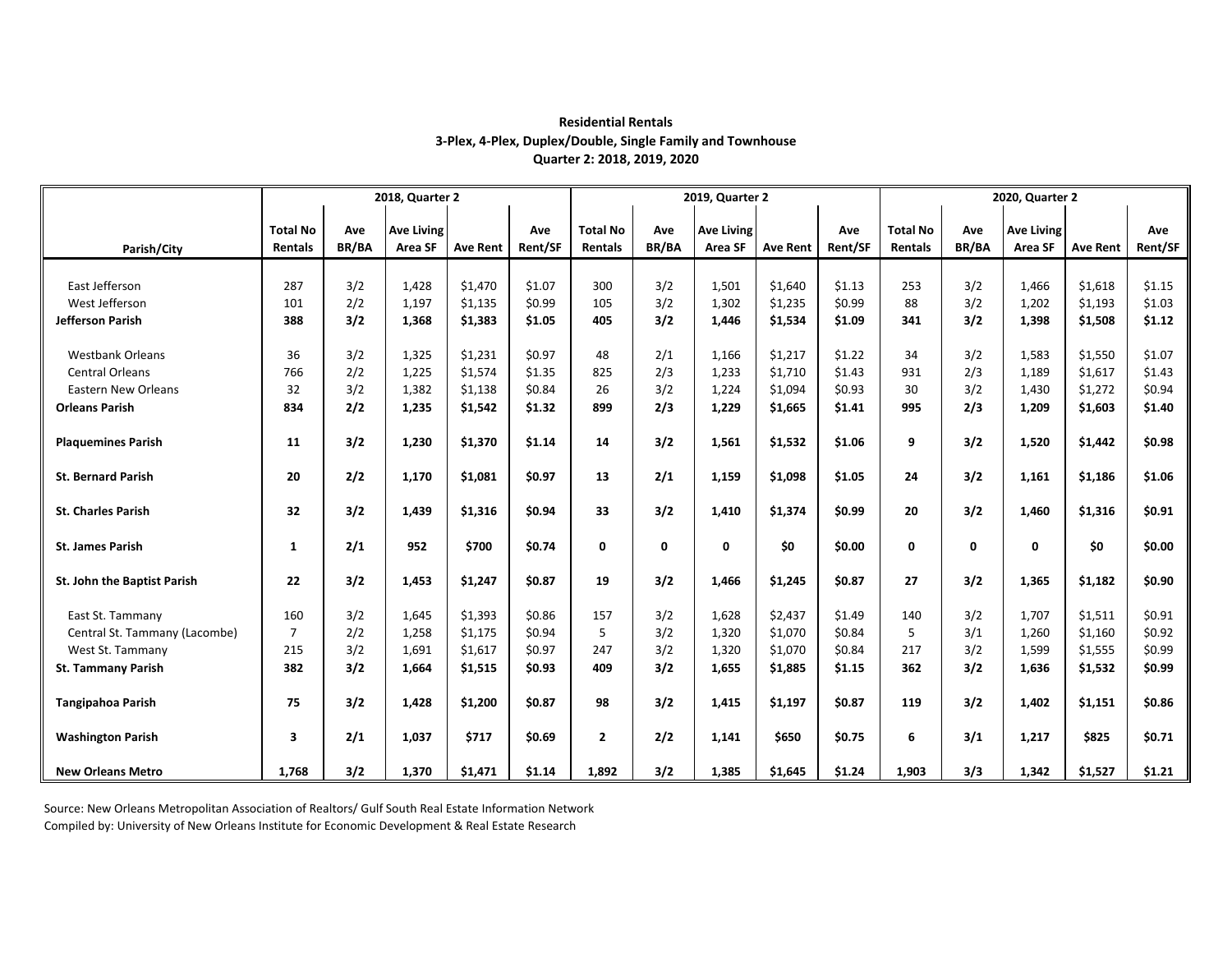## **Residential Rentals Condominiums Quarter 2: 2018, 2019, 2020**

|                             |                                   | 2018, Quarter 2     |                              |                 | 2019, Quarter 2 |                                   |                     | 2020, Quarter 2              |                 |                |                                   |                     |                              |                 |                |
|-----------------------------|-----------------------------------|---------------------|------------------------------|-----------------|-----------------|-----------------------------------|---------------------|------------------------------|-----------------|----------------|-----------------------------------|---------------------|------------------------------|-----------------|----------------|
| Parish/City                 | <b>Total No</b><br><b>Rentals</b> | Ave<br><b>BR/BA</b> | <b>Ave Living</b><br>Area SF | <b>Ave Rent</b> | Ave<br>Rent/SF  | <b>Total No</b><br><b>Rentals</b> | Ave<br><b>BR/BA</b> | <b>Ave Living</b><br>Area SF | <b>Ave Rent</b> | Ave<br>Rent/SF | <b>Total No</b><br><b>Rentals</b> | Ave<br><b>BR/BA</b> | <b>Ave Living</b><br>Area SF | <b>Ave Rent</b> | Ave<br>Rent/SF |
|                             |                                   |                     |                              |                 |                 |                                   |                     |                              |                 |                |                                   |                     |                              |                 |                |
| East Jefferson              | 49                                | 2/2                 | 1,004                        | \$1,271         | \$1.30          | 51                                | 2/2                 | 1,014                        | \$1,231         | \$1.28         | 27                                | 2/2                 | 990                          | \$1,078         | \$1.18         |
| West Jefferson              | 6                                 | 2/2                 | 965                          | \$938           | \$1.01          | 6                                 | 2/2                 | 1,003                        | \$1,038         | \$1.04         | 4                                 | 2/2                 | 1,150                        | \$1,175         | \$1.05         |
| Jefferson Parish            | 55                                | 2/2                 | 999                          | \$1,235         | \$1.27          | 57                                | 2/2                 | 1,012                        | \$1,211         | \$1.26         | 31                                | 2/2                 | 1,050                        | \$1,100         | \$1.09         |
|                             |                                   |                     |                              |                 |                 |                                   |                     |                              |                 |                |                                   |                     |                              |                 |                |
| <b>Westbank Orleans</b>     | 1                                 | 1/1                 | 620                          | \$670           | \$1.08          | 1                                 | 3/2                 | 1,380                        | \$1,390         | \$1.01         | 3                                 | 3/2                 | 1,548                        | \$1,550         | \$0.96         |
| <b>Central Orleans</b>      | 133                               | 1/1                 | 883                          | \$1,870         | \$2.22          | 143                               | 2/2                 | 935                          | \$2,088         | \$2.28         | 130                               | 1/1                 | 925                          | \$1,763         | \$2.01         |
| <b>Eastern New Orleans</b>  | $\Omega$                          | $\Omega$            | $\Omega$                     | \$0             | \$0.00          | $\mathbf{1}$                      | 1/1                 | 860                          | \$750           | \$0.87         | $\overline{2}$                    | 2/2                 | 847                          | \$1,150         | \$1.52         |
| <b>Orleans Parish</b>       | 134                               | 1/1                 | 881                          | \$1,861         | \$2.21          | 145                               | 2/2                 | 939                          | \$2,067         | \$2.25         | 135                               | 1/1                 | 937                          | \$1,750         | \$1.98         |
|                             |                                   |                     |                              |                 |                 |                                   |                     |                              |                 |                |                                   |                     |                              |                 |                |
| <b>St. Bernard Parish</b>   | $\mathbf{2}$                      | 2/3                 | 1,328                        | \$1,200         | \$0.90          | 0                                 | 0                   | $\mathbf{0}$                 | \$0             | \$0.00         | 0                                 | $\mathbf{0}$        | 0                            | \$0             | \$0.00         |
|                             |                                   |                     |                              |                 |                 |                                   |                     |                              |                 |                |                                   |                     |                              |                 |                |
| <b>St. Charles Parish</b>   | $\mathbf{2}$                      | 2/2                 | 1,250                        | \$1,005         | \$0.82          | 0                                 | 0                   | $\mathbf 0$                  | \$0             | \$0.00         | 0                                 | 0                   | 0                            | \$0             | \$0.00         |
|                             |                                   |                     |                              |                 |                 |                                   |                     |                              |                 |                |                                   |                     |                              |                 |                |
| St. John the Baptist Parish | $\mathbf{2}$                      | 2/3                 | 1,228                        | \$1,100         | \$0.90          | 5                                 | 2/2                 | 1,163                        | \$1,020         | \$0.87         | $\overline{\mathbf{3}}$           | 2/2                 | 1,219                        | \$1,125         | \$0.93         |
|                             |                                   |                     |                              |                 |                 |                                   |                     |                              |                 |                |                                   |                     |                              |                 |                |
| East St. Tammany            | 17                                | 2/2                 | 1,189                        | \$1,158         | \$1.03          | 16                                | 2/2                 | 1,219                        | \$1,108         | \$0.95         | 19                                | 2/2                 | 1,110                        | \$1,074         | \$1.03         |
| West St. Tammany            | 28                                | 3/3                 | 1,502                        | \$1,438         | \$0.97          | 35                                | 2/2                 | 1,327                        | \$1,345         | \$1.01         | 33                                | 2/2                 | 1,333                        | \$1,262         | \$0.96         |
| <b>St. Tammany Parish</b>   | 45                                | 2/2                 | 1,384                        | \$1,332         | \$0.99          | 51                                | 2/2                 | 1,293                        | \$1,271         | \$0.99         | 52                                | 2/2                 | 1,251                        | \$1,193         | \$0.99         |
|                             |                                   |                     |                              |                 |                 |                                   |                     |                              |                 |                |                                   |                     |                              |                 |                |
| <b>Tangipahoa Parish</b>    | 10                                | 2/2                 | 1,052                        | \$875           | \$0.84          | 5                                 | 2/2                 | 1,082                        | \$830           | \$0.80         | 11                                | 2/2                 | 1,183                        | \$1,009         | \$0.86         |
|                             |                                   |                     |                              |                 |                 |                                   |                     |                              |                 |                |                                   |                     |                              |                 |                |
| <b>New Orleans Metro</b>    | 250                               | 2/2                 | 1,014                        | \$1,571         | \$1.70          | 263                               | 2/2                 | 1,030                        | \$1,685         | \$1.74         | 232                               | 2/2                 | 1,033                        | \$1,493         | \$1.58         |

Source: New Orleans Metropolitan Association of Realtors/ Gulf South Real Estate Information Network Compiled by: University of New Orleans Institute for Economic Development & Real Estate Research